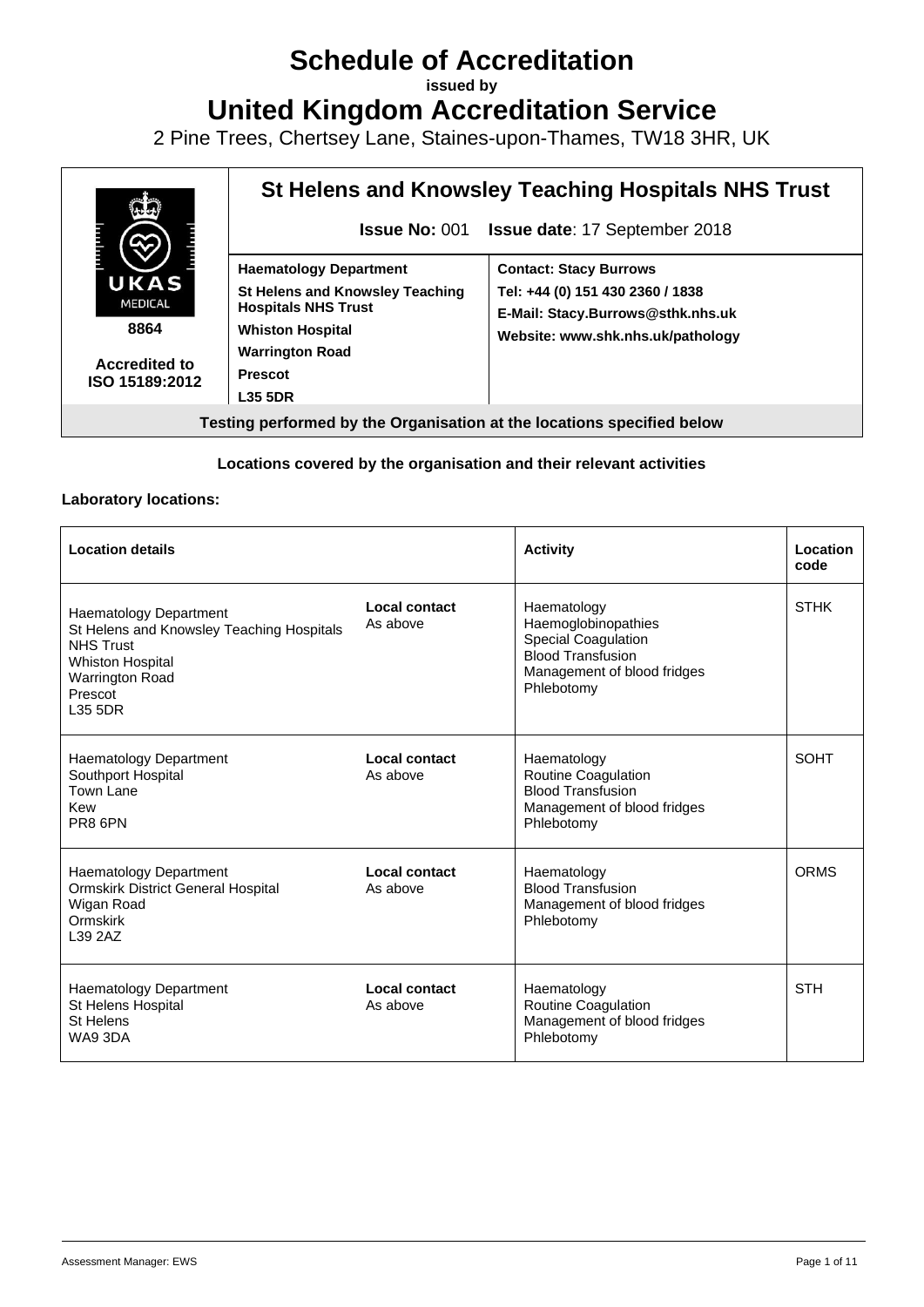

### **Site activities performed away from the locations listed above:**

| <b>Location details</b>                       |                                  | <b>Activity</b>                                                             | Location<br>code |
|-----------------------------------------------|----------------------------------|-----------------------------------------------------------------------------|------------------|
| <b>Emergency Department, Whiston Hospital</b> | <b>Local contact</b><br>As above | Blood issue fridge<br>No testing occurs on this site, blood<br>storage only | <b>STHK</b>      |
| Delivery Suite, Whiston Hospital              | Local contact<br>As above        | Blood issue fridge<br>No testing occurs on this site, blood<br>storage only | <b>STHK</b>      |
| Theatres, Whiston Hospital                    | Local contact<br>As above        | Blood issue fridge<br>No testing occurs on this site, blood<br>storage only | <b>STHK</b>      |
| Elyn Lodge, St Helens Hospital                | Local contact<br>As above        | Blood issue fridge<br>No testing occurs on this site, blood<br>storage only | <b>STH</b>       |
| Lilac Centre, St Helens Hospital              | Local contact<br>As above        | Blood issue fridge<br>No testing occurs on this site, blood<br>storage only | <b>STH</b>       |
| <b>Fairfield Hospital</b>                     | Local contact<br>As above        | Blood issue fridge<br>No testing occurs on this site, blood<br>storage only | <b>FF</b>        |
| Theatre, Southport Hospital                   | Local contact<br>As above        | Blood issue fridge<br>No testing occurs on this site, blood<br>storage only | <b>SOHT</b>      |
| Maternity, Ormskirk Hospital                  | <b>Local contact</b><br>As above | Blood issue fridge<br>No testing occurs on this site, blood<br>storage only | <b>ORMS</b>      |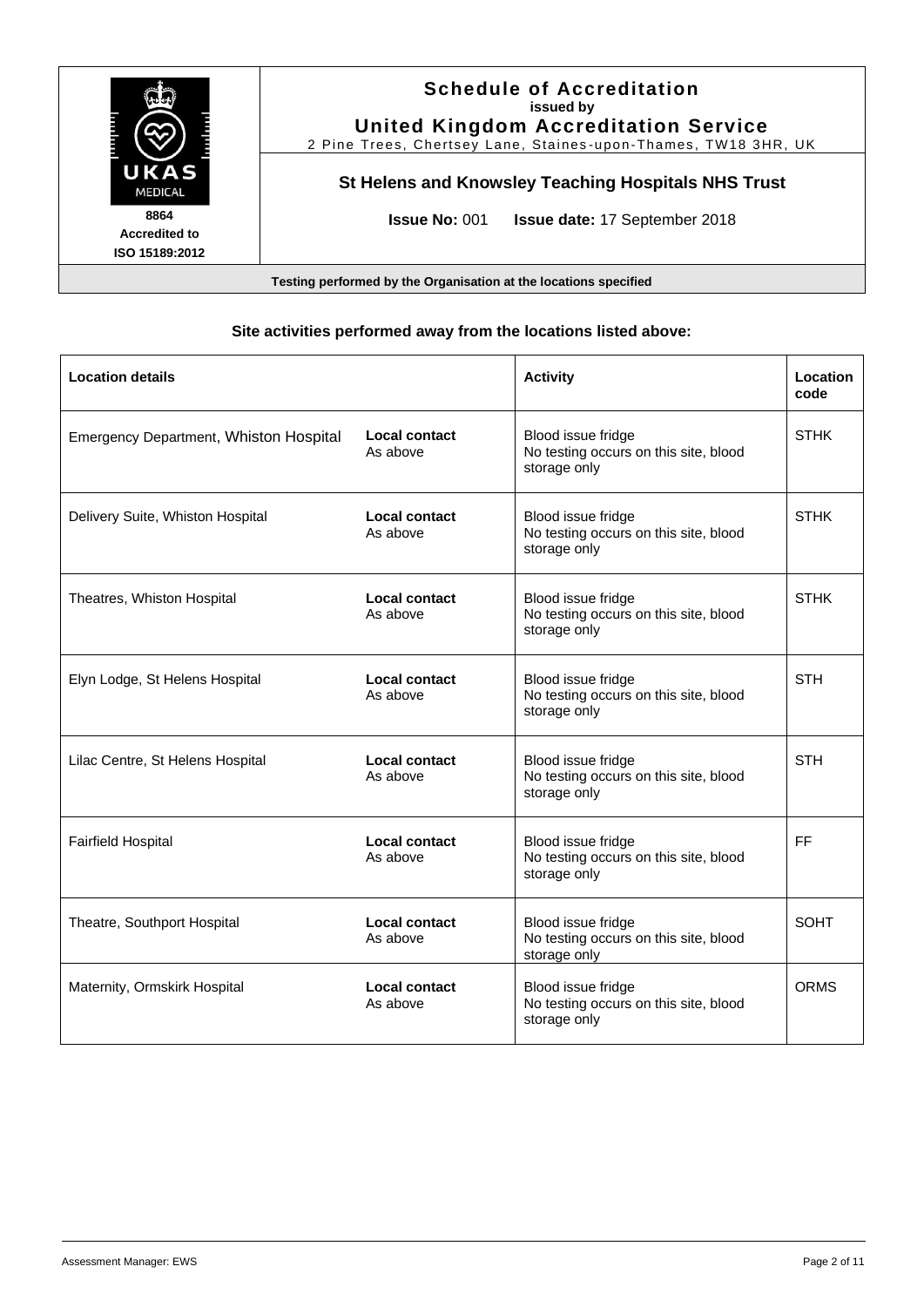

| Materials/Products tested | Type of test/Properties<br>measured/Range of<br>measurement                                            | Standard specifications/<br>Equipment/Techniques used                                               | Location<br>Code           |
|---------------------------|--------------------------------------------------------------------------------------------------------|-----------------------------------------------------------------------------------------------------|----------------------------|
| <b>HUMAN BODY FLUIDS</b>  | Haematology examination for<br>the purposes of clinical<br>diagnosis:                                  | Documented in house methods and<br>manufacturer's instructions for:                                 | <b>STHK</b>                |
| Whole blood               | Full Blood Count<br>Haemoglobin<br>White Blood Cell count<br>Red blood cell count                      | Sysmex XN9000 by flow cytometry,<br>impedance and Spectrophotometry<br>SOP 2 XN Running FBC Samples | <b>STHK</b>                |
|                           | Platelet count<br>Haematocrit<br>Mean Cell Volume<br>Mean Cell Haemoglobin<br>Mean Cell Haemoglobin    | Sysmex XN2000<br>SOP 2 XN Running FBC Samples                                                       | <b>SOHT</b>                |
|                           | concentration<br>Red Cell Distribution width<br>Neutrophil count<br>Lymphocyte count                   | Sysmex XN1000<br>SOP 2 XN Running FBC Samples                                                       | <b>ORM</b>                 |
|                           | Monocyte count<br>Eosinophil count<br>Basophil count<br>Nucleated Red Cell count<br>Reticulocyte count | Sysmex XS1000<br>SOP 2 XS1000i processing QC &                                                      | <b>STH</b>                 |
| Whole blood               | Erythrocyte Sedimentation<br>Rate (ESR)                                                                | Automated Sysmex Interliner and<br>Auto Compact Westergen method<br><b>SOP ESR</b>                  | <b>STHK</b>                |
| Whole blood               | <b>Erythrocyte Sedimentation</b><br>Rate (ESR)                                                         | Manual method Westergen method                                                                      | <b>STHK</b><br><b>SOHT</b> |
|                           |                                                                                                        | SOP 54 Aquisel ESR                                                                                  | <b>ORM</b>                 |

## DETAIL OF ACCREDITATION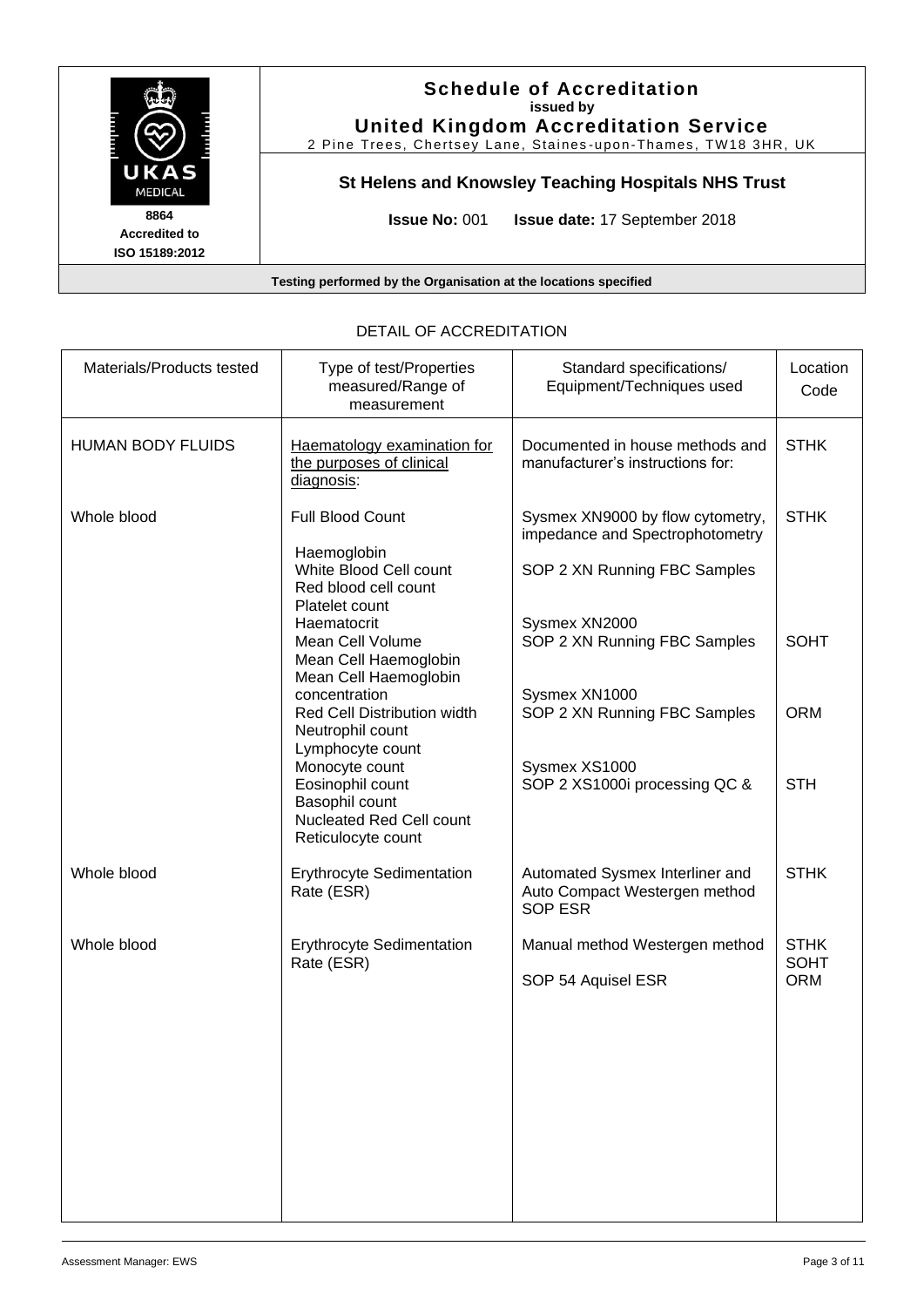

| Materials/Products tested            | Type of test/Properties<br>measured/Range of<br>measurement                                                                          | Standard specifications/<br>Equipment/Techniques used                                                                                           | Location<br>Code                         |
|--------------------------------------|--------------------------------------------------------------------------------------------------------------------------------------|-------------------------------------------------------------------------------------------------------------------------------------------------|------------------------------------------|
| <b>HUMAN BODY FLUIDS</b><br>(cont'd) | Haematology examination for<br>the purposes of clinical<br>diagnosis (cont'd):                                                       | Documented in house methods and<br>manufacturer's instructions for:                                                                             |                                          |
| Whole blood, bone marrow             | Detection of normal and<br>abnormal morphologies                                                                                     | Blood film examination using<br>Giemsa and May Grunwald (MG)<br>staining and light microscopy                                                   |                                          |
|                                      |                                                                                                                                      | Automated Staining using SOP<br><b>SP10</b>                                                                                                     | <b>STHK</b>                              |
|                                      |                                                                                                                                      | Automated staining<br>SOP Operation of Hematek®                                                                                                 | <b>SOHT</b>                              |
|                                      |                                                                                                                                      | SOP 22 Bone marrow aspiration,<br>slide prep and procedure                                                                                      |                                          |
|                                      |                                                                                                                                      | Microscopy<br>SOP Haematology Bone marrow<br>review and reporting                                                                               | <b>STHK</b>                              |
|                                      |                                                                                                                                      | SOP 13 Blood film examination                                                                                                                   | <b>STHK</b><br><b>SOHT</b>               |
| Whole blood                          | <b>WBC</b> differential                                                                                                              | Manual examination light<br>microscopy<br>SOP 13 Blood film examination                                                                         | <b>STHK</b><br><b>SOHT</b>               |
| Blood and bone marrow                | Detection of normal and<br>abnormal morphologies<br>detection of haemosiderin                                                        | Haemosiderin / iron stain<br>SOP 22 Bone marrow aspiration,<br>slide prep and procedure<br>SOP: Haematology Bone marrow<br>review and reporting | <b>STHK</b>                              |
| Whole blood                          | Detection of infectious<br>mononucleosis heterophile<br>antibodies (Glandular fever)                                                 | Clearview <sup>®</sup> IM II test<br>antigen/antibody test<br>SOP: Glandular fever screening<br>test                                            | <b>STHK</b><br><b>SOHT</b><br><b>ORM</b> |
| Whole blood                          | Malarial parasite screen by<br>detection of antigens<br>• P. falciparum<br>$\bullet$ P. vivax<br>$\bullet$ P. ovale<br>• P. malariae | Humasis test<br>Immunochromatographic rapid test<br>SOP: Screening for Malarial<br>parasites                                                    | <b>STHK</b><br><b>SOHT</b><br><b>ORM</b> |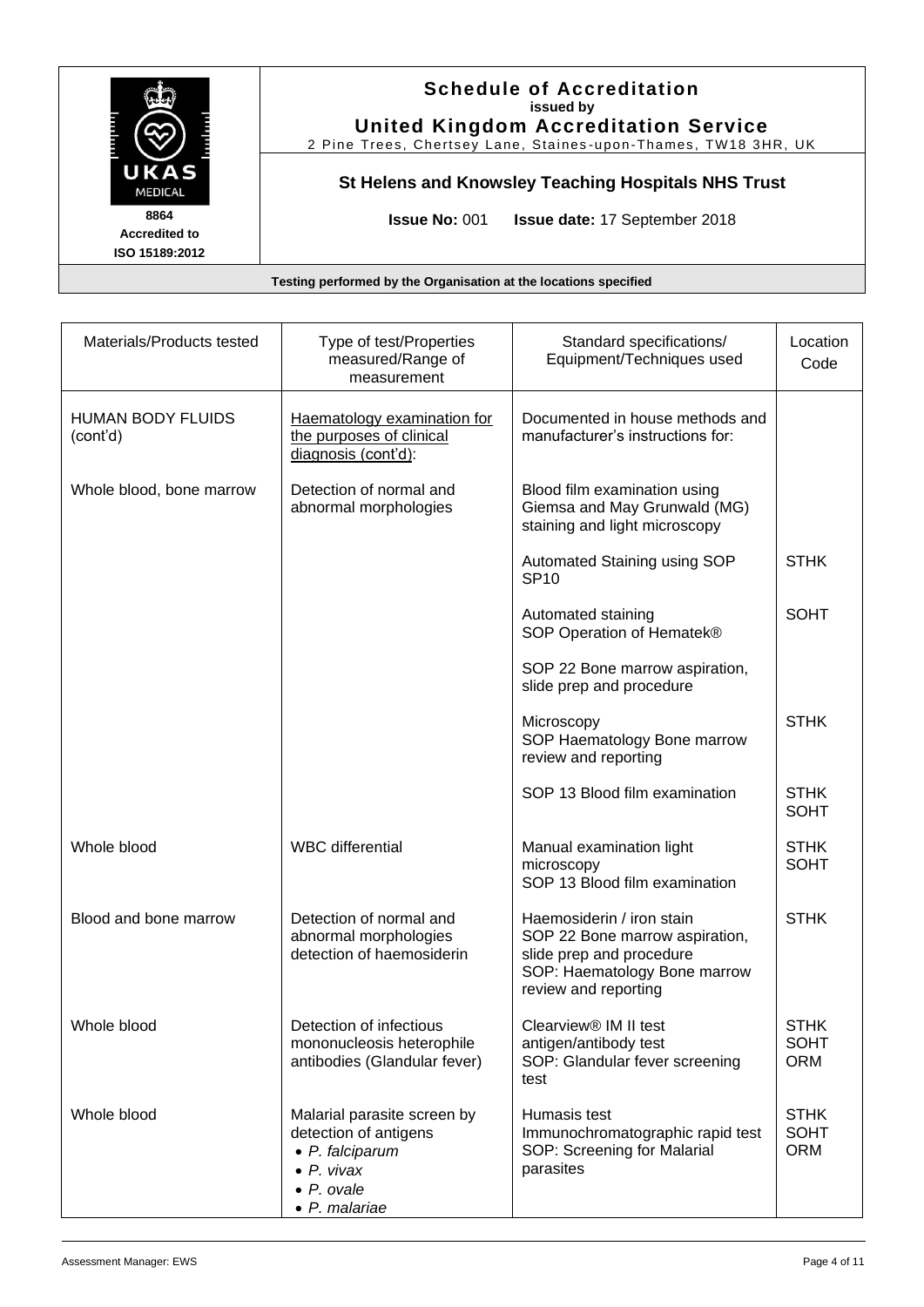|                                                                  | <b>Schedule of Accreditation</b><br>issued by<br><b>United Kingdom Accreditation Service</b><br>2 Pine Trees, Chertsey Lane, Staines-upon-Thames, TW18 3HR, UK |  |
|------------------------------------------------------------------|----------------------------------------------------------------------------------------------------------------------------------------------------------------|--|
| UKAS<br><b>MEDICAL</b>                                           | St Helens and Knowsley Teaching Hospitals NHS Trust                                                                                                            |  |
| 8864<br><b>Accredited to</b><br>ISO 15189:2012                   | <b>Issue No: 001</b><br><b>Issue date: 17 September 2018</b>                                                                                                   |  |
| Testing performed by the Organisation at the locations specified |                                                                                                                                                                |  |

| Materials/Products tested            | Type of test/Properties<br>measured/Range of<br>measurement                                                                                                                       | Standard specifications/<br>Equipment/Techniques used                                                                                                                                                                                                                | Location<br>Code           |
|--------------------------------------|-----------------------------------------------------------------------------------------------------------------------------------------------------------------------------------|----------------------------------------------------------------------------------------------------------------------------------------------------------------------------------------------------------------------------------------------------------------------|----------------------------|
| <b>HUMAN BODY FLUIDS</b><br>(cont'd) | Haematology examination for<br>the purposes of clinical<br>diagnosis (cont'd):                                                                                                    | Documented in house methods and<br>manufacturer's instructions for:                                                                                                                                                                                                  |                            |
| Whole blood                          | Detection and Identification of<br>Plasmodium species:<br>• P. falciparum<br>$\bullet$ P. vivax<br>$\bullet$ P. ovale<br>• P. malariae<br>• P. knowlesi                           | Thick and thin films and<br>microscopy<br>Stains - Field's stain and Giemsa<br>SOP: Screening for Malarial<br>parasites                                                                                                                                              | <b>STHK</b><br><b>SOHT</b> |
| Whole blood                          | Sickle cell screen                                                                                                                                                                | Microgen S-test Solubility test<br>SOP: Sickle Cell screening test                                                                                                                                                                                                   | <b>STHK</b><br><b>SOHT</b> |
| Whole blood                          | Haemaglobinopathy screen<br>(sickle cell and Thalassaemia /<br>antenatal)<br>$\bullet$ HbA2<br>$\bullet$ HbF<br>$\bullet$ HbA<br>$\bullet$ HbS<br>$\bullet$ HbD<br>$\bullet$ HbC  | <b>TOSOH G8 HPLC</b><br>SOP 44 Haemoglobinopathy<br>screening on Tosoh G8                                                                                                                                                                                            | <b>STHK</b>                |
| Whole blood                          | Haemaglobinopathy<br>identification and quantitation<br>οf<br>$\bullet$ HbA2<br>$\bullet$ HbF<br>$\bullet$ HbA<br>$\bullet$ HbS<br>$\bullet$ HbD<br>$\bullet$ HbC<br>• Variant Hb | Sebia Hydrasys 2 system acid<br>alkali electrophoresis<br>SOP Acid haemoglobin<br>electrophoresis<br>SOP Alkaline haemoglobin<br>electrophoresis<br>SOP 56 Antenatal sickle cell<br>haemoglobinopathy screening<br>SOP 44 Haemoglobinopathy<br>screening on Tosoh G8 | <b>STHK</b>                |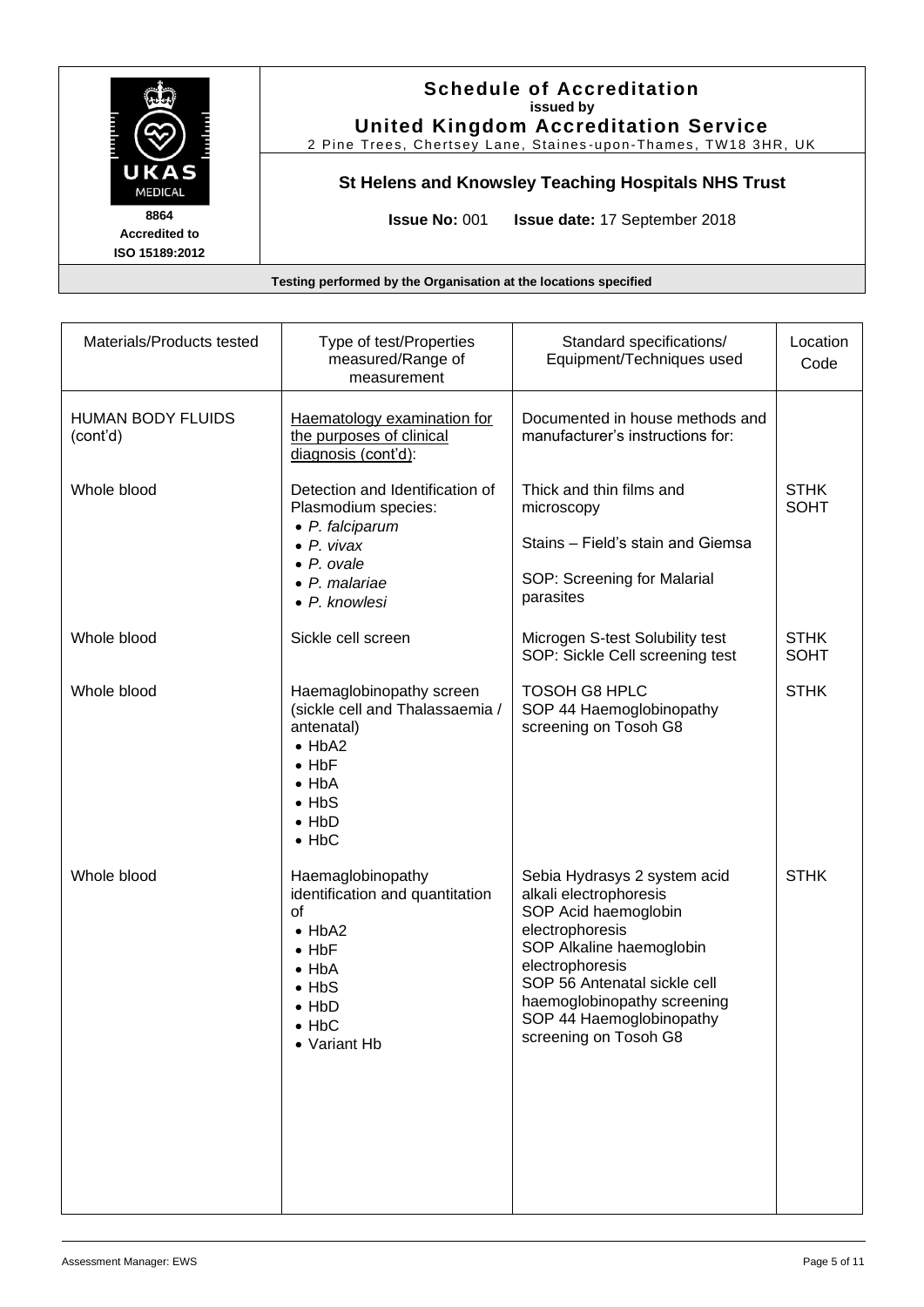|                                                                  | <b>Schedule of Accreditation</b><br>issued by<br><b>United Kingdom Accreditation Service</b><br>2 Pine Trees, Chertsey Lane, Staines-upon-Thames, TW18 3HR, UK |  |
|------------------------------------------------------------------|----------------------------------------------------------------------------------------------------------------------------------------------------------------|--|
| UKAS<br><b>MEDICAL</b>                                           | St Helens and Knowsley Teaching Hospitals NHS Trust                                                                                                            |  |
| 8864<br><b>Accredited to</b><br>ISO 15189:2012                   | <b>Issue No: 001</b><br><b>Issue date: 17 September 2018</b>                                                                                                   |  |
| Testing performed by the Organisation at the locations specified |                                                                                                                                                                |  |

| measurement                                                                                       |                                                                                                                                                                                                                                                                      | Code        |
|---------------------------------------------------------------------------------------------------|----------------------------------------------------------------------------------------------------------------------------------------------------------------------------------------------------------------------------------------------------------------------|-------------|
| Haematology (coagulation)<br>examination for the purposes<br>of clinical diagnosis:               | Documented in house methods and<br>manufacturer's instructions for:                                                                                                                                                                                                  |             |
| Prothrombin time / INR<br>APTT FS (Lupus insensitive)<br>APTT FSL (Lupus sensitive)<br>Fibrinogen | Sysmex CS5100<br>Light Transmittance - clotting<br>assays<br>SOP: Prothrombin Time<br>SOP 11: Activated Partial<br>Thromboplastin Time<br>SOP 13: Clauss Fibrinogen Assay<br>SOP 42: APTT using Actin FSL<br>SOP 46: PT mixing studies<br>SOP45: APTT mixing studies | <b>STHK</b> |
| PT / INR, APTT, Fibrinogen,                                                                       | Sysmex CS2500<br>SOP 12: Prothrombin time<br>SOP 11: APTT FS<br>SOP 13: Clauss Fibrinogen                                                                                                                                                                            | <b>SOHT</b> |
| PT/INR, APTT                                                                                      | Sysmex CS2100<br>SOP 4: Prothrombin Time<br>SOP 5: Activated Partial<br>Thromboplastin Time                                                                                                                                                                          | <b>STH</b>  |
| D-dimer                                                                                           | Sysmex CS5100<br>Immunoassay<br>SOP 50 - D-dime                                                                                                                                                                                                                      | <b>STHK</b> |
| D-Dimer                                                                                           | Sysmex CS2500<br>Immunoturbidometric<br>SOP 15: D-Dimer                                                                                                                                                                                                              | <b>SOHT</b> |
| Thrombin time                                                                                     | Sysmex CS5100<br><b>Light Transmittance</b><br>SOP 14 - Thrombin Time                                                                                                                                                                                                | <b>STHK</b> |
|                                                                                                   |                                                                                                                                                                                                                                                                      |             |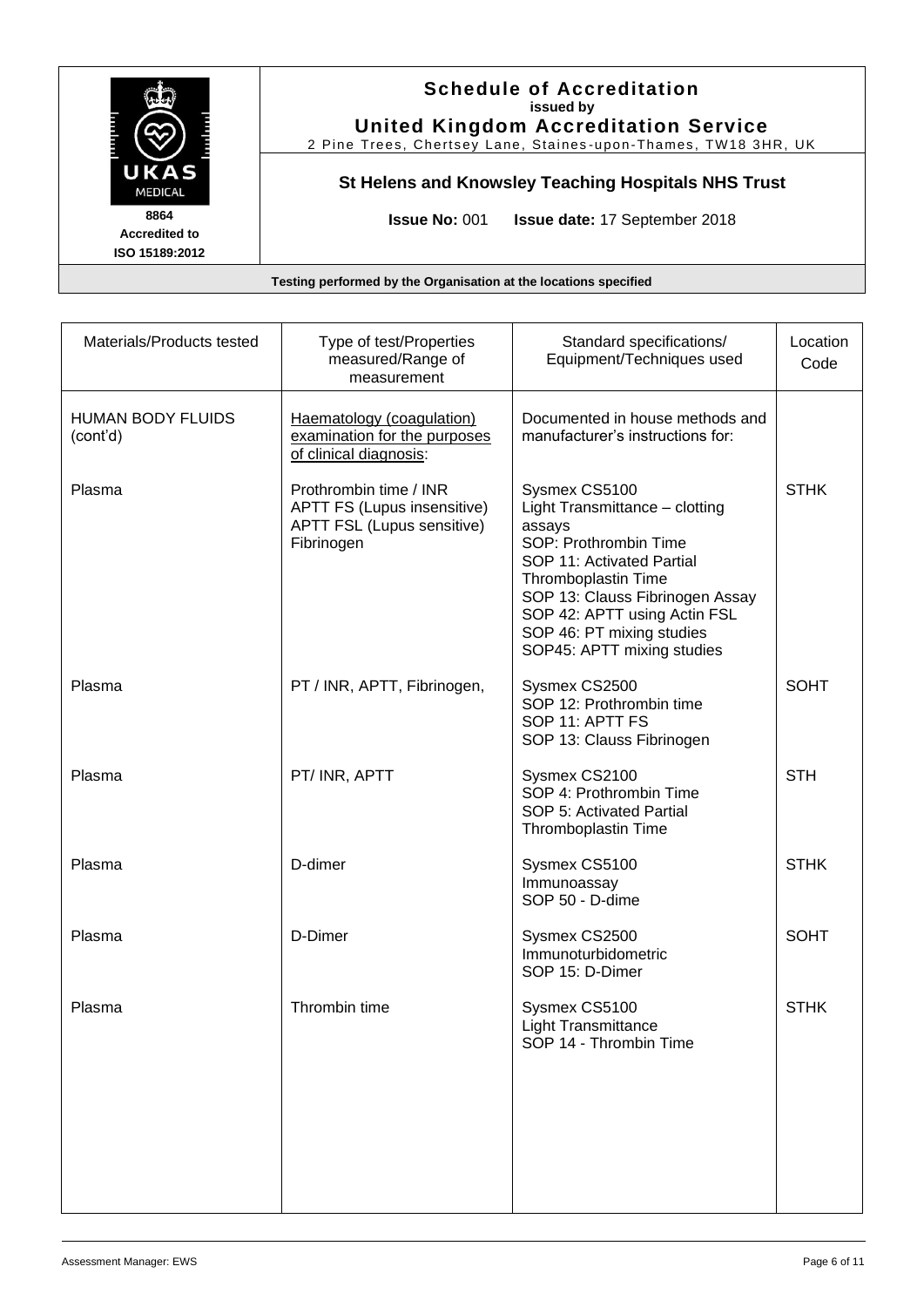|                                                                  | <b>Schedule of Accreditation</b><br>issued by<br><b>United Kingdom Accreditation Service</b><br>2 Pine Trees, Chertsey Lane, Staines-upon-Thames, TW18 3HR, UK |  |
|------------------------------------------------------------------|----------------------------------------------------------------------------------------------------------------------------------------------------------------|--|
| UKAS<br><b>MEDICAL</b>                                           | St Helens and Knowsley Teaching Hospitals NHS Trust                                                                                                            |  |
| 8864<br><b>Accredited to</b><br>ISO 15189:2012                   | <b>Issue No: 001</b><br><b>Issue date: 17 September 2018</b>                                                                                                   |  |
| Testing performed by the Organisation at the locations specified |                                                                                                                                                                |  |

| Materials/Products tested            | Type of test/Properties<br>measured/Range of<br>measurement                                                                                            | Standard specifications/<br>Equipment/Techniques used                                                                                | Location<br>Code |
|--------------------------------------|--------------------------------------------------------------------------------------------------------------------------------------------------------|--------------------------------------------------------------------------------------------------------------------------------------|------------------|
| <b>HUMAN BODY FLUIDS</b><br>(cont'd) | Haematology (coagulation)<br>examination for the purposes<br>of clinical diagnosis (cont'd):                                                           | Documented in house methods and<br>manufacturer's instructions for:                                                                  |                  |
| Plasma                               | Detection of<br>$\bullet$ FII<br>$\bullet$ FV<br>$\bullet$ FVII<br>$\bullet$ FVIII<br>$\bullet$ FIX<br>$\bullet$ FX<br>$\bullet$ FXI<br>$\bullet$ FXII | Sysmex CS5100<br>Light transmittance<br>SOP 26 - Intrinsic factor assays<br>SOP 25 - Extrinsic factor assays                         | <b>STHK</b>      |
| Plasma                               | Detection of<br>Anti-Xa (LMWH)<br>Direct oral anti-<br>coagulants                                                                                      | Sysmex CS5100<br>Chromogenic assays<br>SOP 19: LMWH determination<br>SOP 27: DOAC assays                                             | <b>STHK</b>      |
| Plasma                               | Platelet function aggregation<br>(PFA)                                                                                                                 | PFA-100 Platelet aggregation<br>SOP: Platelet Function Screening<br><b>PFA 100</b>                                                   | <b>STHK</b>      |
| Whole blood                          | Detection of<br>Factor V Leiden and<br>Prothrombin gene mutation                                                                                       | Cepheid Gene Expert PCR<br>SOP: Factor II and Factor V gene<br>mutation                                                              | <b>STHK</b>      |
| Plasma                               | Detection of<br>• IgG and IgM for Anti-<br>cardiolipin antibodies<br>· IgG for Beta glycoprotein 1                                                     | Phadia 250<br>Immunoassay EliA fluorescence<br>enzyme immunoassay<br>SOP 19: ACA and B2GPI on the<br>Phadia 250                      | <b>STHK</b>      |
| Plasma                               | Quantitation of:<br>Protein S<br>$\bullet$<br>Protein C<br>Anti-thrombin                                                                               | Sysmex CS5100 chromogenic<br>immunoassay<br>SOP 34 Free Protein S<br>SOP 12 Anti-thrombin<br>Immunoturbidimetric<br>SOP 15 Protein C | <b>STHK</b>      |
| Plasma                               | Detection of:<br>• Lupus anticoagulant                                                                                                                 | Sysmex CS5100<br>SOP18: Lupus Coagulant                                                                                              | <b>STHK</b>      |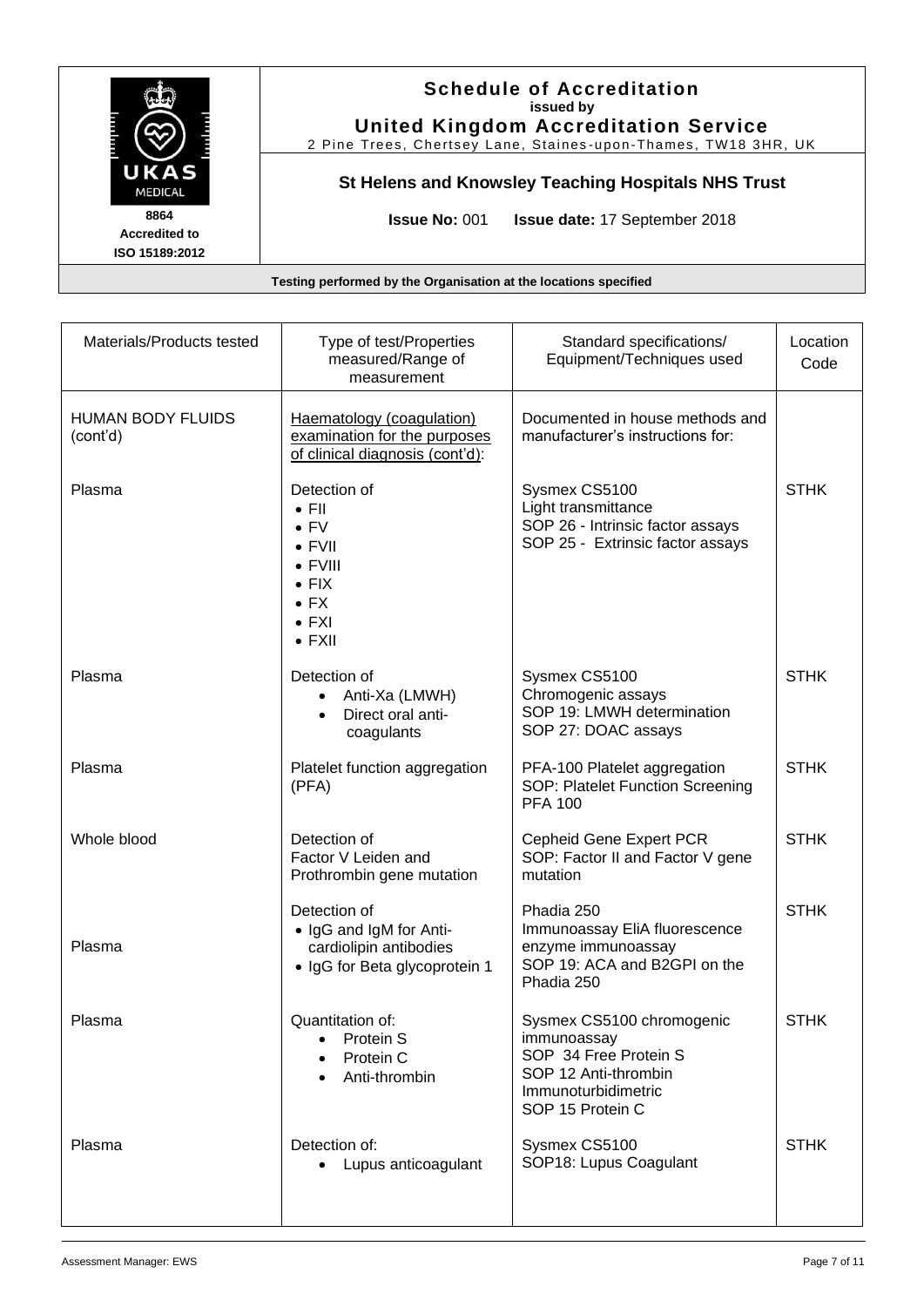|                                                | <b>Schedule of Accreditation</b><br>issued by<br><b>United Kingdom Accreditation Service</b><br>2 Pine Trees, Chertsey Lane, Staines-upon-Thames, TW18 3HR, UK |
|------------------------------------------------|----------------------------------------------------------------------------------------------------------------------------------------------------------------|
| UKAS<br><b>MEDICAL</b>                         | St Helens and Knowsley Teaching Hospitals NHS Trust                                                                                                            |
| 8864<br><b>Accredited to</b><br>ISO 15189:2012 | <b>Issue No: 001</b><br><b>Issue date: 17 September 2018</b>                                                                                                   |
|                                                | Testing performed by the Organisation at the locations specified                                                                                               |

| Materials/Products tested            | Type of test/Properties<br>measured/Range of<br>measurement                                        | Standard specifications/<br>Equipment/Techniques used                                                       | Location<br>Code                         |
|--------------------------------------|----------------------------------------------------------------------------------------------------|-------------------------------------------------------------------------------------------------------------|------------------------------------------|
| <b>HUMAN BODY FLUIDS</b><br>(cont'd) | Haematology (coagulation)<br>examination for the purposes<br>of clinical diagnosis (cont'd):       | Documented in house methods and<br>manufacturer's instructions for:                                         |                                          |
| Plasma                               | Detection of vWF antigen                                                                           | Sysmex CS5100<br>SOP16 Von Willebrand antigen<br>immunoassay                                                | <b>STHK</b>                              |
|                                      | vWF activity                                                                                       | Sysmex CS5100<br><b>SOP 17</b><br>Immunoturbidometric assay                                                 | <b>STHK</b>                              |
|                                      | <b>Blood Transfusion</b><br>examination activities for the<br>purposes of clinical diagnosis       | Documented in house methods and<br>manufacturer's instructions for:                                         |                                          |
| Whole blood                          | Blood Grouping by antigen<br>and antibody detection:<br>A B and O groups<br>$\bullet$<br>RhD group | Automated using Grifols Erytra and<br>Grifols Eflexis analysers using<br>column agglutination<br>SOP BT 047 | <b>STHK</b>                              |
|                                      |                                                                                                    | <b>Automated using Grifols Eflexis</b><br>analysers using column<br>agglutination<br>SOP BT 047             | <b>SOHT</b>                              |
|                                      |                                                                                                    | Manual method by Grifols gel cards<br>using SOP BT 049                                                      | <b>STHK</b><br><b>SOHT</b><br><b>ORM</b> |
| Whole blood                          | Antenatal prophylactic anti-D<br>panel                                                             | Automated using Grifols Erytra and<br>Grifols Eflexis analysers using<br>column agglutination<br>SOP BT 008 | <b>STHK</b>                              |
|                                      |                                                                                                    | Automated using Grifols Eflexis<br>analysers using column<br>agglutination<br>SOP BT 008                    | <b>SOHT</b>                              |
|                                      |                                                                                                    | Manual method by Grifols gel cards<br>using BT 008                                                          | <b>STHK</b><br><b>SOHT</b><br><b>ORM</b> |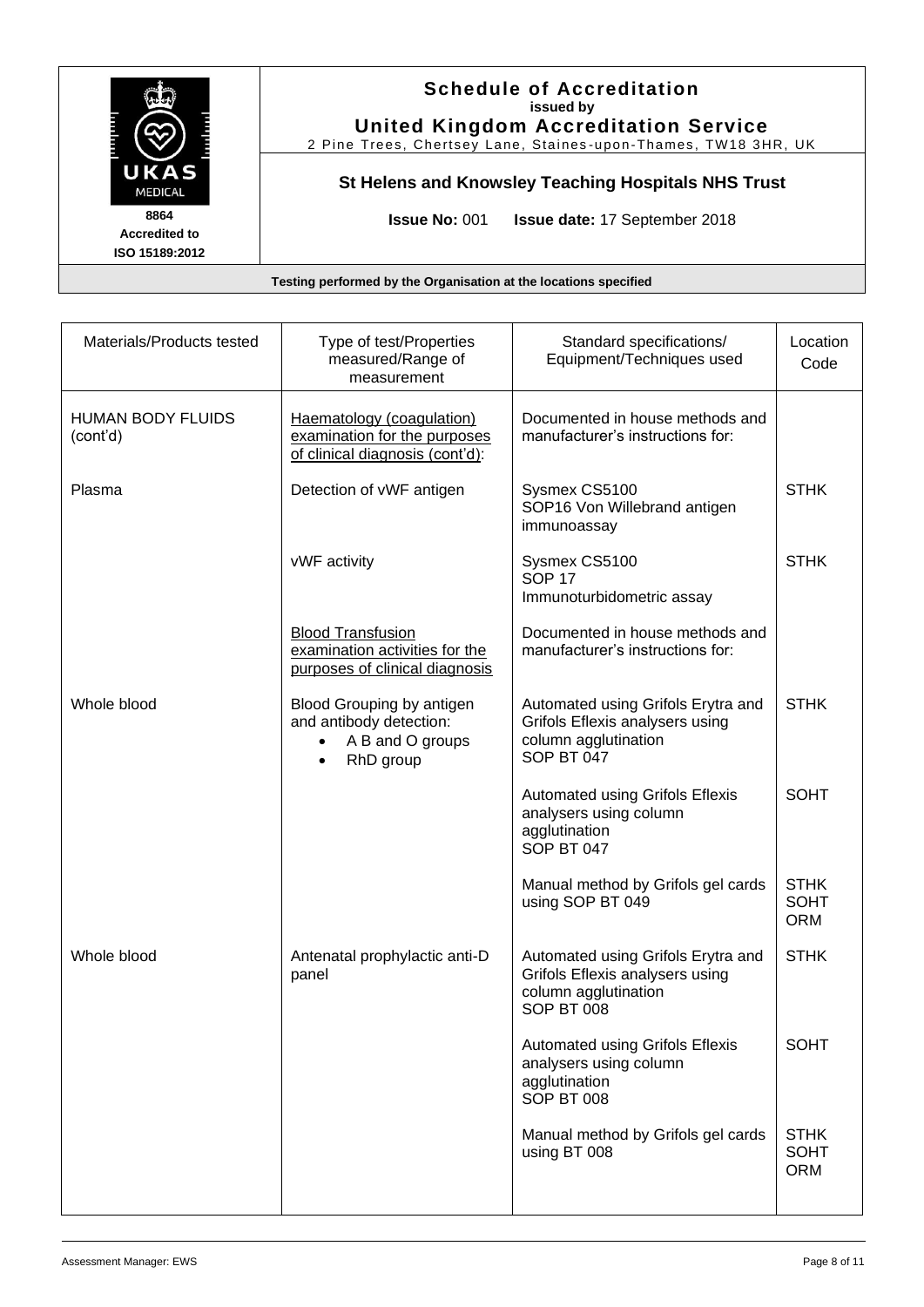|                                                | <b>Schedule of Accreditation</b><br>issued by<br><b>United Kingdom Accreditation Service</b><br>2 Pine Trees, Chertsey Lane, Staines-upon-Thames, TW18 3HR, UK |  |  |
|------------------------------------------------|----------------------------------------------------------------------------------------------------------------------------------------------------------------|--|--|
| UKAS<br><b>MEDICAL</b>                         | St Helens and Knowsley Teaching Hospitals NHS Trust                                                                                                            |  |  |
| 8864<br><b>Accredited to</b><br>ISO 15189:2012 | <b>Issue No: 001</b><br><b>Issue date: 17 September 2018</b>                                                                                                   |  |  |
|                                                | Testing performed by the Organisation at the locations specified                                                                                               |  |  |

| Materials/Products tested            | Type of test/Properties<br>measured/Range of<br>measurement                                                              | Standard specifications/<br>Equipment/Techniques used                                                                                                                                    | Location<br>Code                         |
|--------------------------------------|--------------------------------------------------------------------------------------------------------------------------|------------------------------------------------------------------------------------------------------------------------------------------------------------------------------------------|------------------------------------------|
| <b>HUMAN BODY FLUIDS</b><br>(cont'd) | <b>Blood Transfusion</b><br>examination activities for the<br>purposes of clinical diagnosis<br>(cont'd)                 | Documented in house methods and<br>manufacturer's instructions for:                                                                                                                      |                                          |
| Whole blood                          | Infant Blood grouping<br>Neonatal blood group + DAT<br>A B and O groups<br>$\bullet$<br>RhD group<br>$\bullet$           | Automated using Grifols Erytra and<br>Grifols Eflexis analysers using<br>column agglutination<br>SOP BT 047                                                                              | <b>STHK</b>                              |
|                                      |                                                                                                                          | Automated using Grifols Eflexis<br>analysers using column<br>agglutination SOP BT 047                                                                                                    | <b>SOHT</b>                              |
|                                      |                                                                                                                          | Manual method by Grifols gel cards<br>using BT 049                                                                                                                                       | <b>STHK</b><br><b>SOHT</b><br><b>ORM</b> |
| Whole blood                          | Detection of the following<br>Antibodies:<br>Rhesus blood group<br>antibodies:                                           | Automated using Grifols Erytra and<br>Grifols Eflexis analysers using<br>column agglutination<br><b>SOP BT 008</b><br>SOP BT 047                                                         | <b>STHK</b>                              |
|                                      | anti-Cw, anti-C, anti-c, anti-D,<br>anti-E, anti-e<br>Kell system blood group<br>antibodies:<br>anti-K, anti-k, anti-Kpa | <b>Automated using Grifols Eflexis</b><br>analysers using column<br>agglutination<br>SOP BT 008<br>SOP BT 047<br>Manual method by Grifols gel cards<br>using<br>SOP BT 008<br>SOP BT 047 | <b>SOHT</b>                              |
|                                      | Kidd blood group antibodies:<br>anti-Jka, anti-Jkb<br>Duffy blood group antibodies:                                      |                                                                                                                                                                                          | <b>ORM</b>                               |
|                                      | anti-Fya, anti-Fyb<br>Lutheran blood group<br>antibodies: anti-Lua                                                       |                                                                                                                                                                                          |                                          |
|                                      | MNS blood group antibodies:<br>anti-M, anti-N, anti-S, anti-s                                                            |                                                                                                                                                                                          |                                          |
|                                      | Lewis blood group antibodies:<br>anti-Lea, anti-Leb                                                                      |                                                                                                                                                                                          |                                          |
|                                      | P blood group antibodies:<br>anti-P1                                                                                     |                                                                                                                                                                                          |                                          |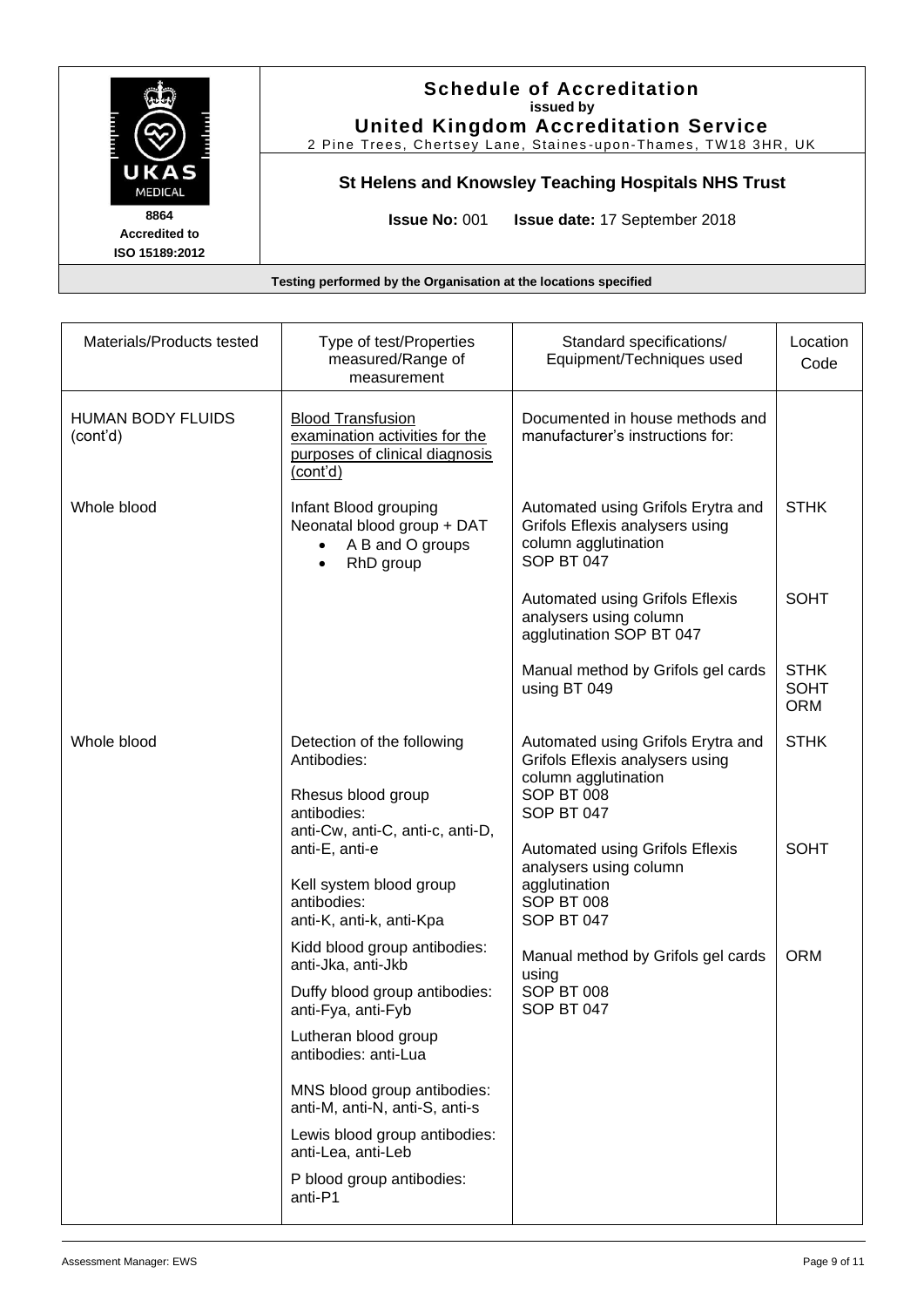|                                                | <b>Schedule of Accreditation</b><br>issued by<br><b>United Kingdom Accreditation Service</b><br>2 Pine Trees, Chertsey Lane, Staines-upon-Thames, TW18 3HR, UK |  |
|------------------------------------------------|----------------------------------------------------------------------------------------------------------------------------------------------------------------|--|
| UKAS<br><b>MEDICAL</b>                         | St Helens and Knowsley Teaching Hospitals NHS Trust                                                                                                            |  |
| 8864<br><b>Accredited to</b><br>ISO 15189:2012 | <b>Issue No: 001</b><br><b>Issue date: 17 September 2018</b>                                                                                                   |  |

| Type of test/Properties<br>measured/Range of<br>measurement                                                                                     | Standard specifications/<br>Equipment/Techniques used                                                              | Location<br>Code                         |
|-------------------------------------------------------------------------------------------------------------------------------------------------|--------------------------------------------------------------------------------------------------------------------|------------------------------------------|
| <b>Blood Transfusion</b><br>examination activities for the<br>purposes of clinical diagnosis<br>(cont'd)                                        | Documented in house methods and<br>manufacturer's instructions for:                                                |                                          |
| Red cell phenotyping for<br>Antigens of the following<br>systems:<br>$Rh - C$ , $D$ , $E$ , $c$ , $e$<br>$\bullet$<br>$Kell - K$ ,<br>$\bullet$ | Automated using Grifols Erytra and<br>Grifols Eflexis analysers using<br>column agglutination<br>SOP BT 008        | <b>STHK</b>                              |
|                                                                                                                                                 | <b>Automated using Grifols Eflexis</b><br>analysers using column<br>agglutination SOP BT 008                       | <b>SOHT</b>                              |
|                                                                                                                                                 | Manual method by Grifols gel cards<br>using BT008                                                                  | <b>ORM</b>                               |
| Red cell phenotyping for<br>Antigens of the following<br>systems:<br>Duffy - Fya, Fyb<br>Kidd – Jka,<br>$Ss - S, s$                             | <b>Manual Ortho tubes</b><br><b>SOP BT 008</b>                                                                     | <b>STHK</b><br><b>SOHT</b>               |
| Manual cross match                                                                                                                              | Manual using Grifols cards<br>SOP BT 010                                                                           | <b>STHK</b><br><b>SOHT</b><br><b>ORM</b> |
| Automated cross match                                                                                                                           | Automated using Grifols Erytra and<br>Grifols Eflexis analysers using<br>column agglutination<br><b>SOP BT 053</b> | <b>STHK</b>                              |
|                                                                                                                                                 | <b>Automated using Grifols Eflexis</b><br>analysers using column<br>agglutination<br><b>SOP BT 053</b>             | <b>SOHT</b>                              |
|                                                                                                                                                 |                                                                                                                    |                                          |
|                                                                                                                                                 |                                                                                                                    |                                          |